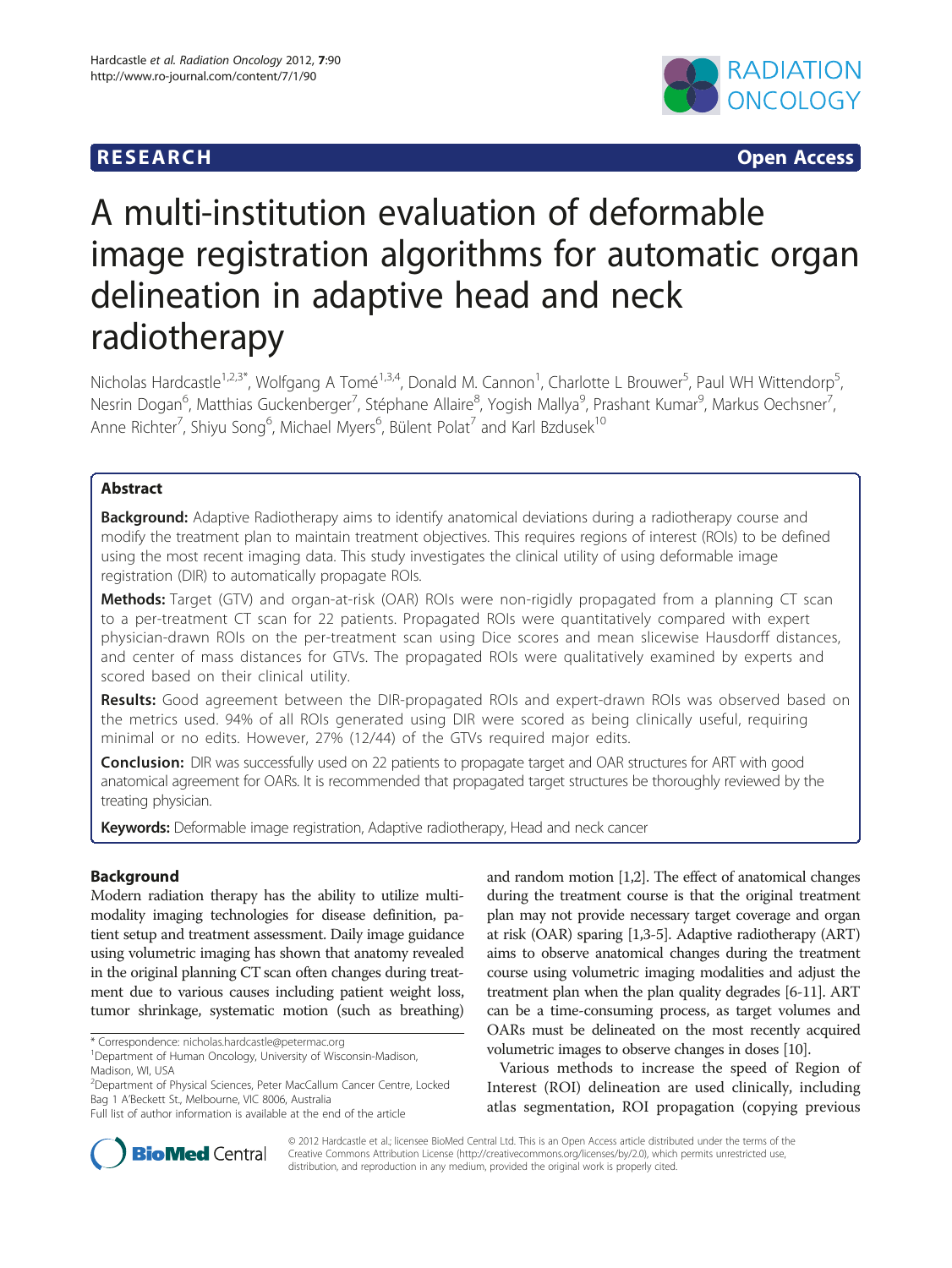ROIs and editing manually) and Deformable Image Registration (DIR) [[10](#page-5-0),[12](#page-5-0)-[15\]](#page-6-0). DIR is the spatial mapping of corresponding locations (if they exist) between images and can be used for ROI delineation on a second image when there exists a set of ROIs on the first image. An advantage of DIR in ART is that the Deformation Vector Field (DVF) can then be used for non-rigid dose accumulation.

Safe and effective adaptive radiotherapy relies upon accurate, up-to-date ROIs. Brouwer et. al. [[16\]](#page-6-0) showed that computerized re-contouring of head and neck OARs is a useful alternative to physician re-contouring. However, Voet et. al. [\[15](#page-6-0)] showed that editing of Atlas-based autosegmented ROIs is necessary to ensure sufficient target coverage in head and neck patients. Tsuji et. al. [[17](#page-6-0)] showed that inaccurate automatic propagation of target structures lead to inferior dosimetric coverage in adaptive radiotherapy. It is beneficial that a DIR algorithm provides clinically acceptable propagated ROIs to reduce time and resources required for contour reviewing and correction in the ART process.

This study investigates the clinical acceptability of two mathematically different DIR algorithms for ROI propagation. Five institutions provided data to assess the agreement of DIR-propagated ROIs with expert physician drawn ROIs. ROIs were quantitatively compared using ROI comparison metrics. DIR-propagated ROIs were also reviewed and scored by expert physicians based on the level of correction required and the clinical utility of the propagated ROIs.

# Methods

Two DIR algorithms were evaluated for head and neck ART cases. The DIR algorithms and ROI propagation workflow were implemented in a research version of the Pinnacle3 Radiotherapy Planning System (v9.100, Philips Healthcare, Fitchburg, WI, USA). The algorithms used were Demons and Salient-Feature-Based Registration (SFBR). All deformations were performed on a clinical 16-core Sun Fire 4450 system. Both algorithms had numerous multi-threaded steps.

The Fast Symmetric Demons algorithm as implemented in the ITK toolkit was used [[18\]](#page-6-0). Demons uses image intensity values and the assumption that pixels representing the same anatomical point on each image have the same image intensity values. Thus image intensity histogram matching is required prior to deformation. A regular grid of forces deforms the iso-intensity contours in the image using forces derived from the optical flow equation. A multi-resolution Demons technique was used in this study in which a maximum of 200, 100, 100 & 30 iterations were run at levels 4, 3, 2, & 1 respectively. Levels 4 through 1 are performed at 4X to 1X the CT grid resolution. A stopping criterion (set at 1.5%) is

determined as the percentage change in mean square difference in intensities between the target image volume and deforming source volume for approximately 4 to 5 successive iterations. This allows enough iterations to be performed to reach convergence, yet terminates registration before the point beyond which computational effort is wasted. Therefore, the actual number of iterations was less than the maximum. The histograms for both images were matched prior to running DIR using 64 bins and 7 match points. The DVF was smoothed after each iteration using a Gaussian kernel with a standard deviation of 3, 3, 0.9 and 0.7 for levels 4 through 1. The parameters used for Demons DIR were initially varied and tested on a subset of the patients to determine the optimum values of each parameter. For this work, the Demons DVF is defined in the target image frame of reference. To obtain the non-rigidly propagated ROI on the target image, the algorithm cycles through each voxel in a sub-volume of the fixed image and obtains the ROI binary mask value in the corresponding voxel in the source image.

Salient-Feature-Based Registration (SFBR) uses 'salient features', that is, sharply prominent and distinctive features in the image [\[19](#page-6-0)]. It is a point-based registration approach using the automated equivalent of anatomical landmarks. The features are extracted in one image using an interest point detector and are assigned a center location as well as a scale. The feature locations are updated in the next image one-by-one independently by maximizing local intensity correlation given the feature scale. A feature is discarded as being unreliable if no correlation above 0.80 can be achieved within a search region. The salient feature locations in correspondence are then used as anchor points to interpolate a non-rigid transformation using the Thin Plate Splines (TPS) method. Typically the whole field deformation in a head and neck case relies upon 1000–2000 reliable corresponding anchor points. Deformable propagation of the ROIs is then achieved by applying the TPS to the triangular vertices of the ROI mesh.

### Evaluation of ROI propagation

The DIR algorithms were tested on clinical head and neck helical kilovoltage (kV) CT data sets taken of 22 patients for the purposes of ART. Patients were being treated for a range of head and neck neoplasms in the oropharynx, nasopharynx, larynx, nasal cavity and paranasal sinus and oral cavity. Each data set consisted of a contrast-enhanced CT scan taken at the time of planning and a second contrast-enhanced CT scan taken between 11 and 35 days into the treatment. Image slice thickness varied from 2 to 3 mm. Both CT scans had the following ROIs delineated by an experienced physician at each institution: spinal cord, brainstem, parotid glands and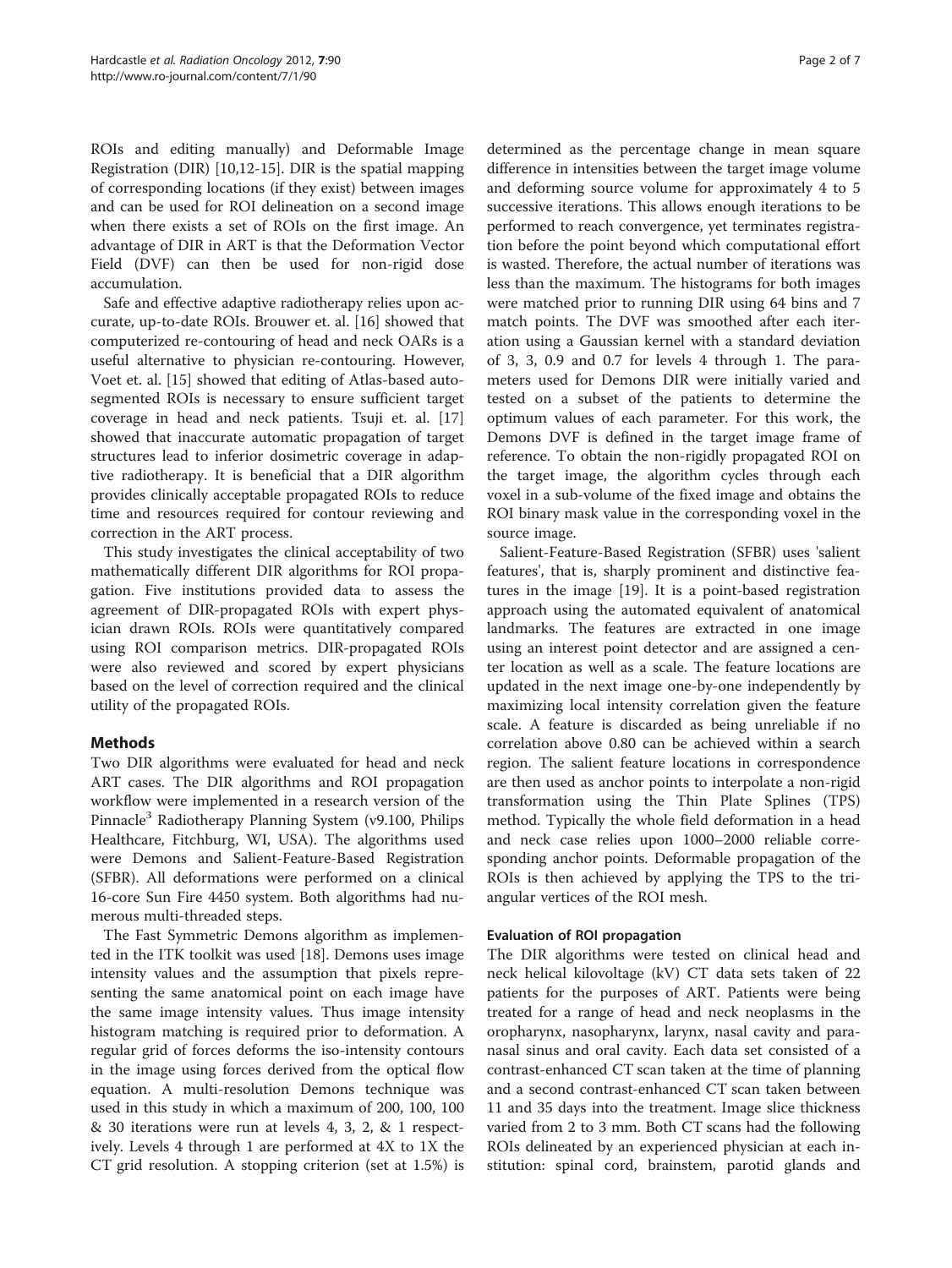gross tumour volumes (GTVs). On two patients the right parotid was not delineated due to the location of the GTV. Rigid translation and rotation registration was performed using a cross-correlation algorithm followed by DIR between the image sets. The resultant deformation maps were then applied to the ROIs corresponding to the first CT image to result in a set of ROIs corresponding to the second CT image. The DIR-created ROIs were then compared with the expert-contoured ROIs using the Dice volume overlap score (DS) [\[20](#page-6-0)] and the mean of the slicewise Hausdorff distances (MSHD). The MSHD was obtained by calculating the symmetric Hausdorff distance [[21](#page-6-0)] on each slice, and taking the mean of this over all slices containing expert-contours. The DS for two ROIs A and B is defined as  $DS = 2$ |  $A\cap B|/(|A| + |B|)$ , where |X| is the number of voxels enclosed by ROI X. Additionally, for the GTV, the center-of-mass (COM) displacement vector of each DIRpropagated GTV ROI from the expert-drawn GTV ROI on the target image was measured. The COM displacement for the GTV was investigated as it has implications on the position of the isocenter for replanning. In addition to the above metrics, the time taken to perform DIR between the two images and warp the moving image and all of the ROIs was also recorded. A one-way Analysis of Variance (ANOVA) test was carried out on each set of comparison metric to determine statistical significance, with a threshold of  $p < 0.05$ , using Matlab (R2010b, Math-Works, Natick, MA).

Inter and intra observer variations exist in the generation of ROIs [\[22,23](#page-6-0)]. The metric comparisons are thus sensitive to these variations in the generation of the ground truth ROIs. Therefore the expert physicians were also asked to score the DIR-propagated ROIs based on the clinical utility of the DIR-propagated ROI. The same physician who drew the original ROIs was used to score the DIR-propagated ROIs, without the assistance of their originally drawn ROI on the per-treatment image. A scoring system of 1, 2 or 3 was used to rate the quality of the propagated ROIs and measure how much editing was required to obtain a clinically acceptable ROI: 1 was given to propagated ROIs that do not require editing; 2 was given to propagated ROIs that require minor edits but are useful; 3 was given to propagated ROIs that require major edits and are not useful.

# Results

# Consistency of ROI propagation

The DIR-propagated ROIs were compared with the expert-drawn ROIs on each image. Figure [1](#page-3-0) shows examples of the DIR-propagated ROIs compared with expert ROIs for each organ. Figure [2](#page-3-0) shows the Dice score and MSHD between the DIR-propagated and expert ROIs as well as the COM displacement for the GTVs. The only

statistically significant difference between the two algorithms was observed for the brainstem, where the SFBRpropagated ROIs had higher Dice scores and lower MSHDs than the Demons-propagated ROIs  $(p = 0.001$ &  $p = 0.002$  for Dice scores and MSHDs respectively). For all other organs, no statistically significant differences between the two algorithms were observed. For one patient, a large difference was observed for the right parotid – this is shown by the small minimum Dice and large maximum MSHD for SFBR in Figure [2.](#page-3-0) This particular patient showed a strong response to the radiotherapy: the external contour, thus the GTV, receded up to 3.5 cm medially on the patient's right side. The differences in the GTV COM locations are shown in Figure [2c.](#page-3-0) Although the mean GTV COM shift was lower with Demons, this result was not statistically significant.

The times taken for deformation, image warping and ROI propagation are shown in Table [1.](#page-4-0) Deformation with SFBR took approximately 55% longer on average  $(p = 0.009)$ .

Expert physicians scored each of the DIR-propagated ROIs generated for all 22 patients based on the scoring system defined above. Figure [3](#page-4-0) shows histograms of the scores for the five organs. The majority of the scores were 1 (n = 78) or 2 (n = 124), with  $14/216$  ROIs scored 3. Out of the 14 ROIs scored 3, 12 were GTVs, with the other two being a brainstem (Demons) and one right parotid (SFBR), both from the same patient, as mentioned above.

# **Discussion**

The agreement of DIR-propagated ROIs from the DIR algorithms used in this study with the physician drawn ROIs was shown to be dependent on the organ of interest. The DIR-propagated OARs were generally sufficiently accurate for clinical use with minor or no corrections. DIR propagated target ROIs were found to be less accurate, mainly due to the subjective nature of target definition in adaptive radiotherapy. Propagation of ROIs using DIR took between 2 and 11 minutes, within the realm of clinical utility. Although the two algorithms used in this study are significantly different in their approach to calculating deformation fields, little difference in Dice and MSHD was observed between the two algorithms. Only for the brainstem was there a statistically significant difference in the measures analyzed; SFBR had a higher average Dice score and lower average MSHD meaning better agreement with the physician drawn ROIs.

One observation with the GTV was the difficulty of the SFBR algorithm to accurately determine the air-tissue interface within the pharynx. A large proportion of the GTVs resided on the patient's airway. A shift in the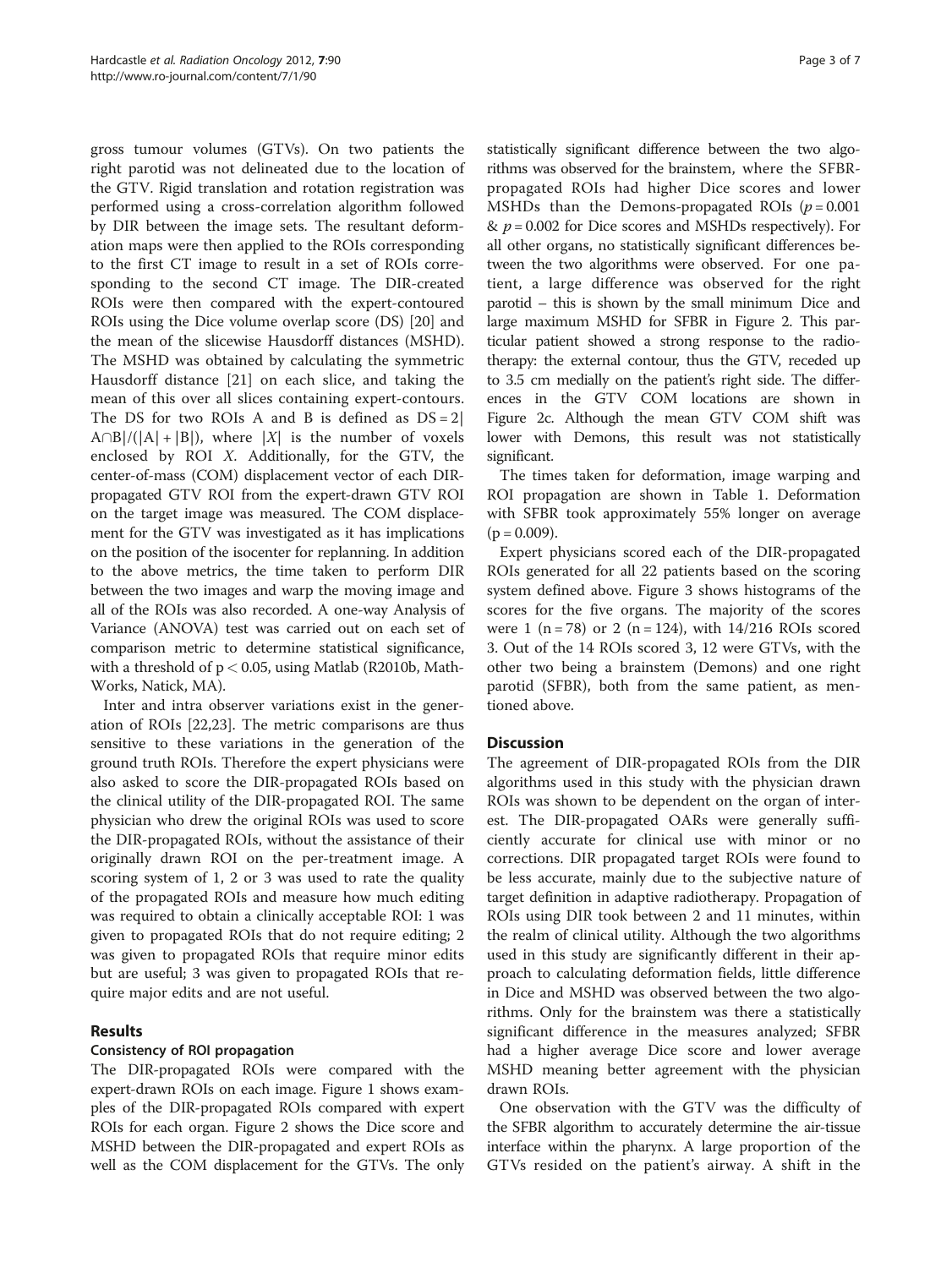

<span id="page-3-0"></span>

air-tissue interface in or adjacent to the GTV from the planning to the per-treatmen CT was observed in some patients, due to swallowing, breathing or tumor regression. The use of 4DCT could be employed in these cases to improve target delineation. Figure 1 shows that the Demons algorithm was able to track the air-tissue interface more accurately than the SFBR algorithm, which is expected when one considers that the Demons algorithm is based on iso-intensity contours in the image whereas SFBR is based on point-like feature matching and avoids ambiguities along surfaces. Another observation for many GTVs was that when the repeat scan was obtained several weeks into the treatment, very little of the original tumor remained. As alluded to by other investigators [[17](#page-6-0)], although the GTV (as defined as radiographically apparent tumor) had indeed shrunk, it is likely that there was residual microscopic disease within the original GTV boundary, but outside the GTV

as defined on the repeat CT scan. As there is no evidence that these areas do not require the original planned radiation dose, to minimize the risk of local recurrence it is reasonable to use a larger definition more closely related to the original GTV definition. These decisions require clinical judgment, considering anatomic barriers of tumor spread and whether or not an original GTV boundary represents infiltrative tumor (e. g. base of tongue tumor) or rather a "pushing" border with displacement of normal structures (e.g. an encapsulated pathological lymph node). Given the metric and expert physician scores, it is recommended that DIRpropagated GTV ROIs be thoroughly reviewed by the treating physician to ensure adequate target dose coverage for adaptive re-planning [\[15,17](#page-6-0)].

Expert physician scores are shown in Figure [3.](#page-4-0) Although these scores are subjective in that they are based on the opinions of the expert physician, the authors feel

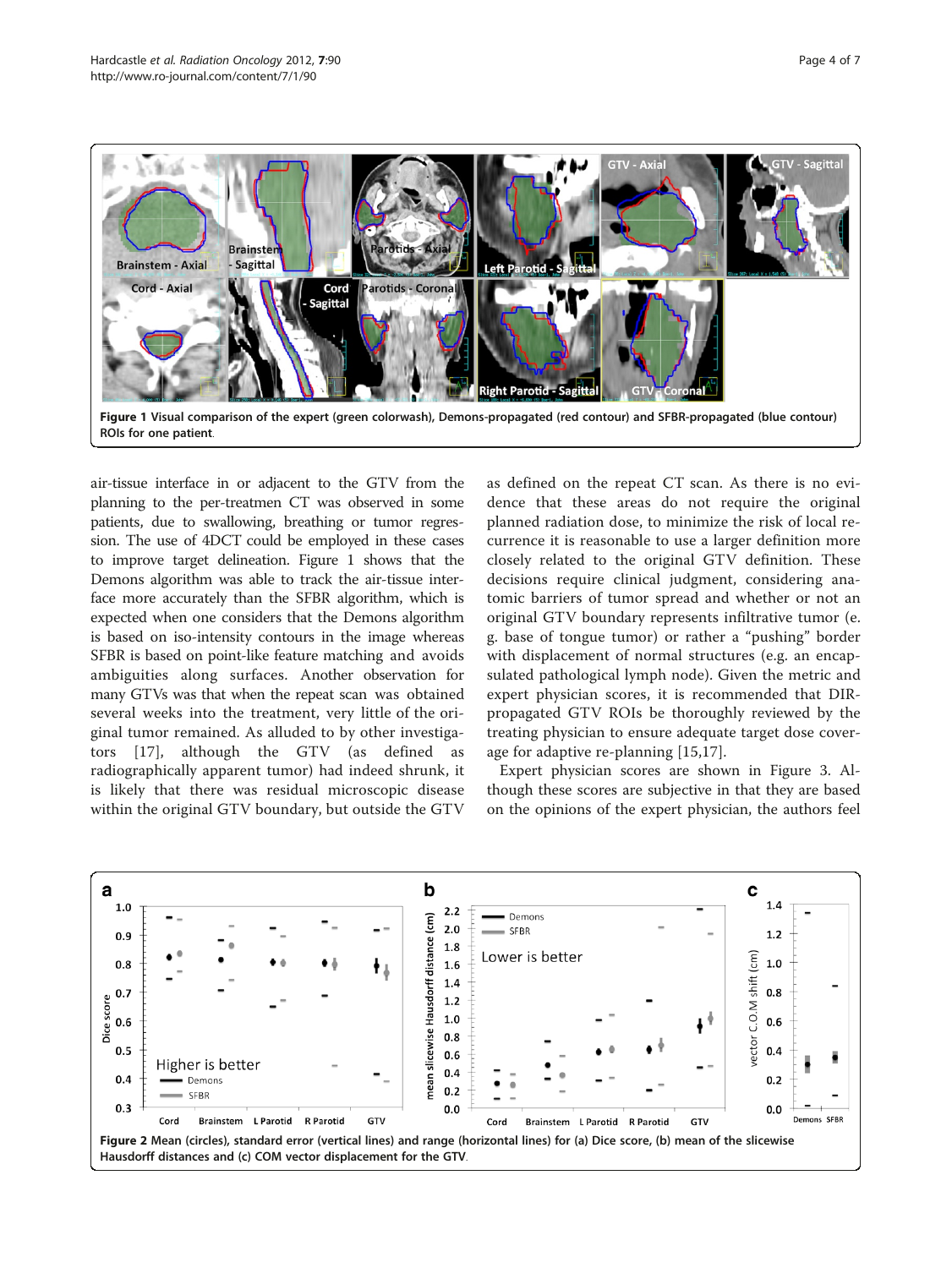<span id="page-4-0"></span>Table 1 Total deformation time including time to warp the image and ROIs for both algorithms

| Algorithm | Average $(s) \pm$ SEM $(s)$ | Range (s)   |
|-----------|-----------------------------|-------------|
| Demons    | $241 + 28$                  | $110 - 508$ |
| SEBR      | $375 + 40$                  | $109 - 660$ |

that this ultimately represents the clinical utility of the automatically generated ROIs. The scores show that despite some disagreement between DIR-propagated and expert physician-drawn ROIs on the per-treatment CT scans, the majority  $(202/216 = 94%)$  of the DIRpropagated ROIs were considered useful and required no or minor changes. The majority of ROIs scored as being not useful or requiring major edits were GTVs. The relationship between the ROI metric scores and the physician scores was investigated. Figure [4](#page-5-0) shows histograms of the OARs metric scores grouped into expert physician score category. When comparing only the groups with scores of 1 or 2 with 3 for the OARs, there is a moderate correlation between both Dice score and MSHD and the expert physician score (point biserial correlation  $r_{\text{pb}} =$ −0.319, p < 0.0001 & r<sub>pb</sub> = 0.341, p = 0.0001 for Dice scores and MSHDs respectively). For the GTVs, there was no correlation between the Dice and MSHD and expert physician scores (point biserial correlation  $r_{\rm pb}$  = −0.002, p = 0.49 & r<sub>pb</sub> = 0.185, p = 0.17 for Dice scores and MSHDs respectively), however these values are not statistically significant, most likely due to too few GTV samples. Figure [4](#page-5-0) suggests that the metrics used in this study have clinical relevance for OARs, but not necessarily for GTVs. This is most likely due to the subjective definition of GTVs by the physician that is based on clinical knowledge and experience rather than pure image intensity values.

The deformation time included the time to pre-process the image (proprietary), perform DIR and warping of the moving image and ROIs. For Demons, this involves dir-

ect creation of the DVF, which is then applied to the moving image and ROIs. For SFBR, the process involves the creation of a thin-plate-splines (TPS) map, used to warp the image and the ROIs, followed by the creation of a DVF from the TPS map. Although both algorithms were multithreaded, SFBR had not been optimized for speed. The creation of the DVF and warping of the image volume were not necessary for SFBR contour propagation, but were hardcoded into the algorithm. Removal of image warping and DVF creation decreases the total deformation time. In the case of SFBR, removal of image warping and DVF creation decreases the total deformation time by approximately 70%, showing significant room for efficiency improvement.

#### Conclusion

In this study, the clinical acceptability of two DIR algorithms for ROI propagation in head and neck adaptive radiotherapy was shown for OARs. The clinical utility of the DIR-propagated ROIs was assessed by expert physicians, who rated the majority of the propagated OAR ROIs as requiring no or only minor modifications for clinical use. Although there is a role for automatic propagation of target ROIs, it is recommended that DIRpropagated target ROIs be thoroughly reviewed by the treating physician.

#### Abbreviations

ROI: Region of Interest; CT: Computed Tomography; OAR: Organ at Risk; GTV: Gross Tumor Volume; ART: Adaptive Radiotherapy; DVF: Deformation Vector Field; COM: Center of Mass; MSHD: Mean Slicewise Hausdorff Distance; DIR: Deformable Image Registration; SFBR: Salient Feature Based Registration; TPS: Thin plate spline.

#### Competing interests

Nicholas Hardcastle was funded in part by a grant from Philips Radiation Oncology Systems awarded to Prof. Wolfgang Tomé. Karl Bzdusek and Stéphane Allaire are current employees of Philips Radiation Oncology Systems and Philips Research Medisys, respectively. SA however performed the work for this manuscript whilst employed at Princess Margaret Hospital, ON, Canada.

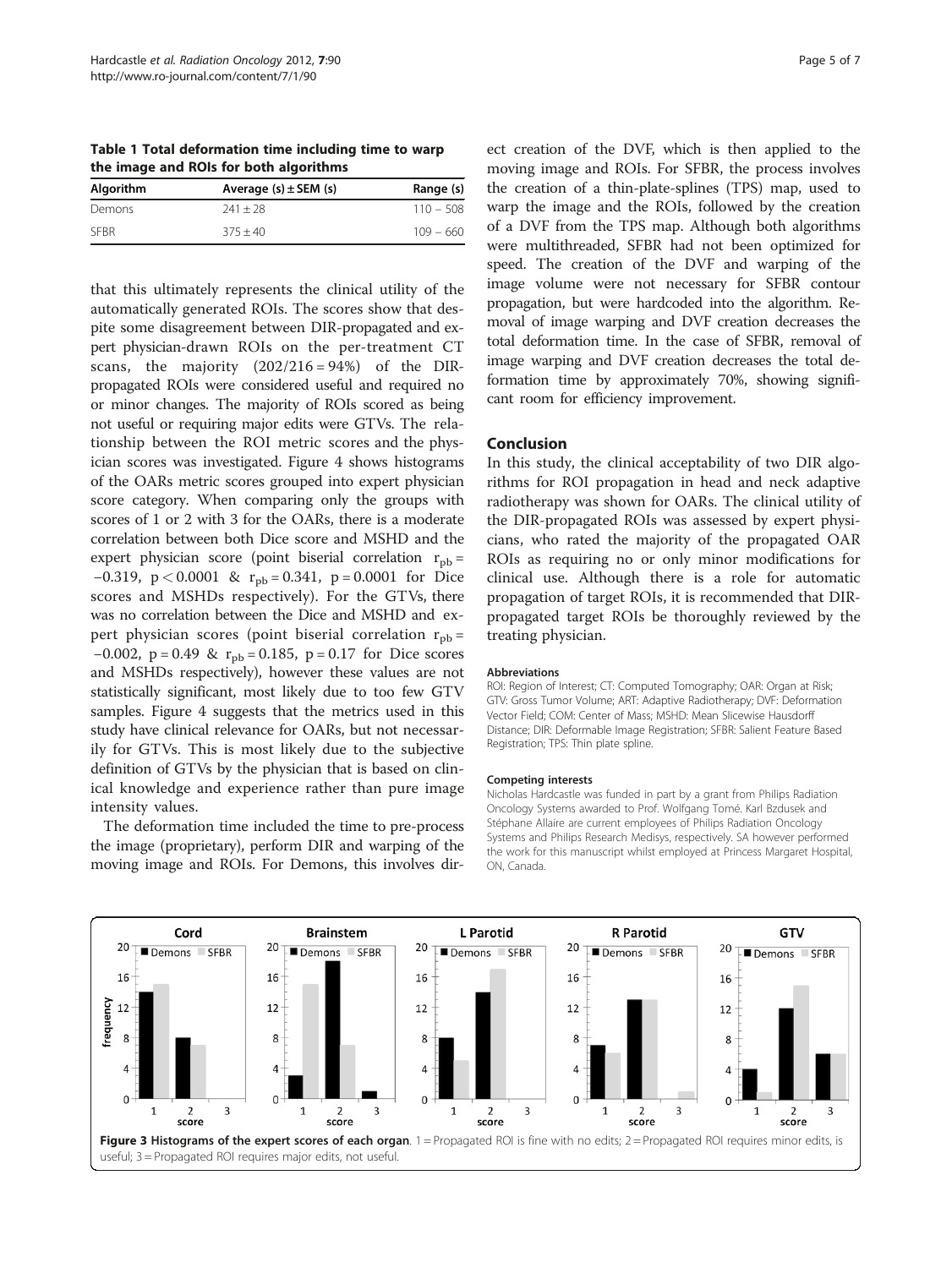<span id="page-5-0"></span>

#### Acknowledgments

The authors would like to acknowledge Dr. Ing. Michael Kaus for useful discussions on comparison methods, Dr. Vladimir Pekar for assistance with comparison metrics and Dr. Arish Qazi for assistance with the Demons algorithm implementation.

#### Author details

<sup>1</sup>Department of Human Oncology, University of Wisconsin-Madison, Madison, WI, USA. <sup>2</sup>Department of Physical Sciences, Peter MacCallum Cancer Centre, Locked Bag 1 A'Beckett St., Melbourne, VIC 8006, Australia. <sup>3</sup> <sup>3</sup> Centre for Medical Radiation Physics, University of Wollongong, Wollongong, NSW, Australia. <sup>4</sup> Departments of Medical Physics and Biomedical Engineering, University of Wisconsin-Madison, Madison, WI, USA. 5 Department of Radiation Oncology, University Medical Center Groningen, University of Groningen, Groningen, the Netherlands. <sup>6</sup>Department of Radiation Oncology, Virginia Commonwealth University Medical Center, Richmond, VA, USA. <sup>7</sup>Department of Radiation Oncology, University Hospital Würzburg, Würzburg, Germany. <sup>8</sup>Radiation Medicine Program, Princess Margaret Hospital, Toronto, ON, Canada. <sup>9</sup>Philips Electronics India Pvt. Ltd., Philips Innovation Campus, Bangalore, India. <sup>10</sup>Philips Radiation Oncology Systems, Madison, WI, USA.

#### Authors' contributions

NH participated in study design, performed the automatic ROI propagation, collated the results, performed the statistical analysis and drafted the manuscript. WAT participated in study design, analysis of the results and helped draft the manuscript. DMC provided ROI scoring, analysis of the results and helped draft the manuscript. CLB, PWHW, ND, MO, AR assisted with collecting data and helped draft the manuscript. MG, SS, MM, BP provided ROI scoring and analysis of the results. SA, TM, PK and KB wrote the DIR algorithm code, provided assistance with algorithm parameter tuning and participated in study design. All authors read and approved the final manuscript.

#### Received: 27 January 2012 Accepted: 15 June 2012 Published: 15 June 2012

#### References

- 1. Osorio EMV, Hoogeman MS, Al-Mamgani A, Teguh DN, Levendag PC, Heijmen BJM: Local anatomic changes in parotid and submandibular glands during radiotherapy for oropharynx cancer and correlation with dose, studied in detail with nonrigid registration. Int J Radiat Oncol Biol Phys 2008, 70:875–882.
- 2. Robar JL, Day A, Clancey J, Kelly R, Yewondwossen M, Hollenhorst H, Rajaraman M, Wilke D: Spatial and dosimetric variability of organs at risk

in head-and-neck intensity-modulated radiotherapy. Int J Radiat Oncol Biol Phys 2007, 68:1121–1130.

- Lee C, Langen KM, Lu W, Haimerl J, Schnarr E, Ruchala KJ, Olivera GH, Meeks SL, Kupelian PA, Shellenberger TD, MaÒon RR: Assessment of parotid gland dose changes during head and neck cancer radiotherapy using daily megavoltage computed tomography and deformable image registration. Int J Radiat Oncol Biol Phys 2008, 71:1563–1571.
- 4. O'Daniel JC, Garden AS, Schwartz DL, Wang H, Ang KK, Ahamad A, Rosenthal DI, Morrison WH, Asper JA, Zhang L, Tung S-M, Mohan R, Dong L: Parotid gland dose in intensity-modulated radiotherapy for head and neck cancer: is what you plan what you get? Int J Radiat Oncol Biol Phys 2007, 69:1290–1296.
- 5. Yang S-N, Liao C-Y, Chen S-W, Liang J-A, Tsai M-H, Hua C-H, Lin F-J: Clinical implications of the tumor volume reduction rate in head-and-neck cancer during definitive intensity-modulated radiotherapy for organ preservation. Int J Radiat Oncol Biol Phys 2011, 79:1096–1103.
- 6. Ahn PH, Chen C-C, Ahn AI, Hong L, Scripes PG, Shen J, Lee C-C, Miller E, Kalnicki S, Garg M: Adaptive planning in intensity-modulated radiation therapy for head and neck cancers: single-institution experience and clinical implications. Int J Radiat Oncol Biol Phys 2011, 80(3): pp.677-685.
- 7. Guckenberger M, Wilbert J, Richter A, Baier K, Flentie M: Potential of adaptive radiotherapy to escalate the radiation dose in combined radiochemotherapy for locally advanced non-small cell lung cancer. Int J Radiat Oncol Biol Phys 2011, 79:901–908.
- 8. Woodford C, Yartsev S, Dar AR, Bauman G, Van Dyk J: Adaptive radiotherapy planning on decreasing gross tumor volumes as seen on megavoltage computed tomography images. Int J Radiat Oncol Biol Phys 2007, 69:1316–1322.
- Wu Q, Chi Y, Chen PY, Krauss DJ, Yan D, Martinez A: Adaptive replanning strategies accounting for shrinkage in head and neck IMRT. Int J Radiat Oncol Biol Phys 2009, 75:924–932.
- 10. Zhang T, Chi Y, Meldolesi E, Yan D: Automatic delineation of on-line headand-neck computed tomography images: toward on-line adaptive radiotherapy. Int J Radiat Oncol Biol Phys 2007, 68:522–530.
- Zhao L, Wan Q, Zhou Y, Deng X, Xie C, Wu S: The role of replanning in fractionated intensity modulated radiotherapy for nasopharyngeal carcinoma. Radiother Oncol 2011, 98:23–27.
- 12. Al-Mayah A, Moseley J, Hunter S, Velec M, Chau L, Breen S, Brock K: Biomechanical-based image registration for head and neck radiation treatment. Phys Med Biol 2010, 55:6491–6500.
- 13. Castadot P, Lee JA, Parraga A, Geets X, Macg B, GrÈgoire V: Comparison of 12 deformable registration strategies in adaptive radiation therapy for the treatment of head and neck tumors. Radiother Oncol 2008, 89:1-12.
- 14. Sims R, Isambert A, Grégoire V, Bidault F, Fresco L, Sage J, Mills J, Bourhis J, Lefkopoulos D, Commowick O, Benkebil M, Malandain G: A pre-clinical